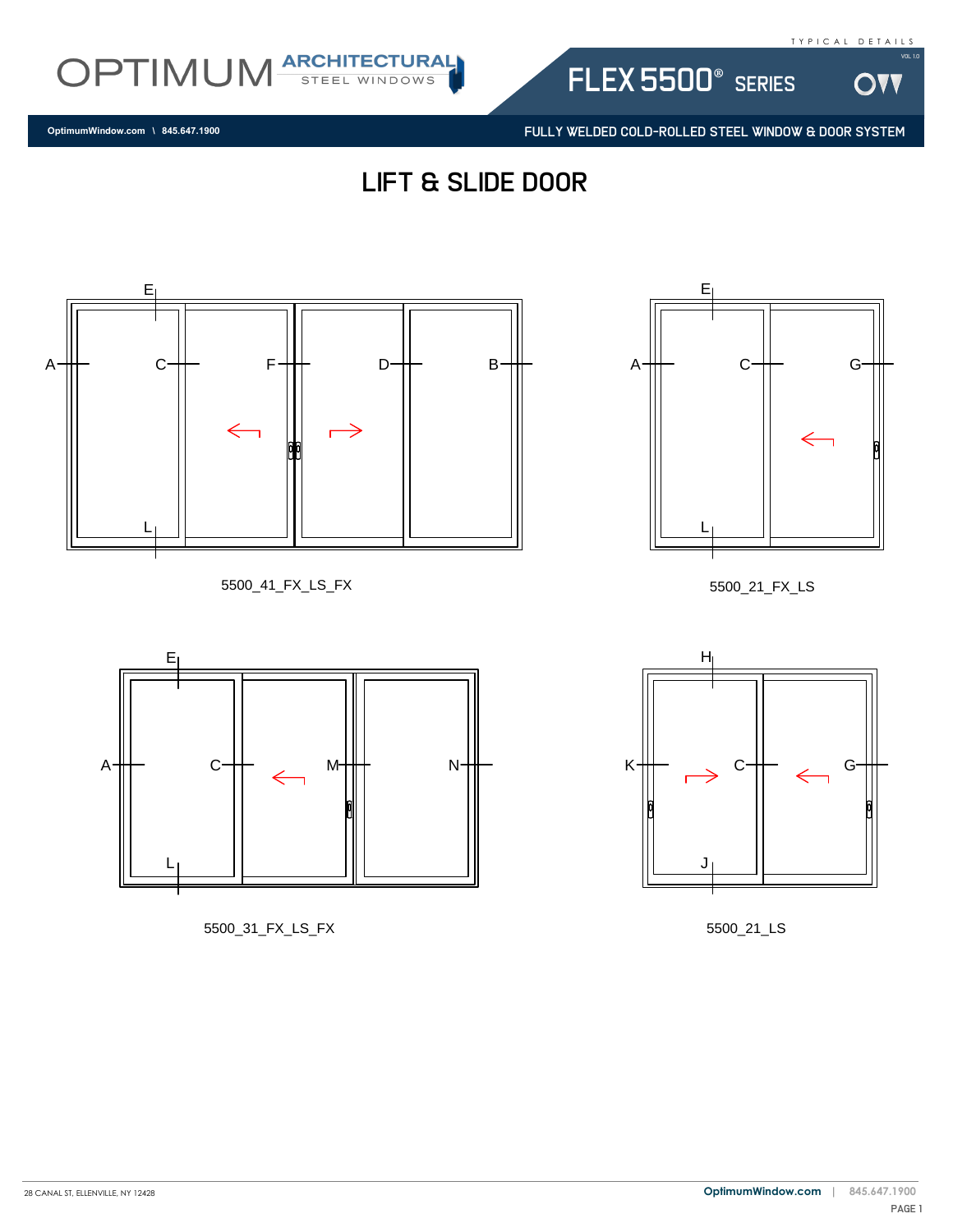**OptimumWindow.com \ 845.647.1900**

OPTIMUM

FULLY WELDED COLD-ROLLED STEEL WINDOW & DOOR SYSTEM

flex 5500® series

## lift & slide door

**ARCHITECTURAL** 

## KEY (TYPICAL)

- 1. Snap in steel glazing bead<br>2. Snap fastener<br>3. Extruded EPDM wedge ga<br>4. Glass and glazing (by othe<br>5. Silicone cap bead (by othe
- 2. Snap fastener
- 2. Snap rastener<br>3. Extruded EPDM wedge gasket<br>4. Glass and glazing (by others)<br>5. Silicone cap bead (by others)<br>6. Glazing tape (by others)<br>7. Stainless steel flex handle<br>8. Mesther stripping
- 
- 
- 6. Glazing tape (by others)
- 7. Stainless steel flex handle 7
- 8. Weather stripping

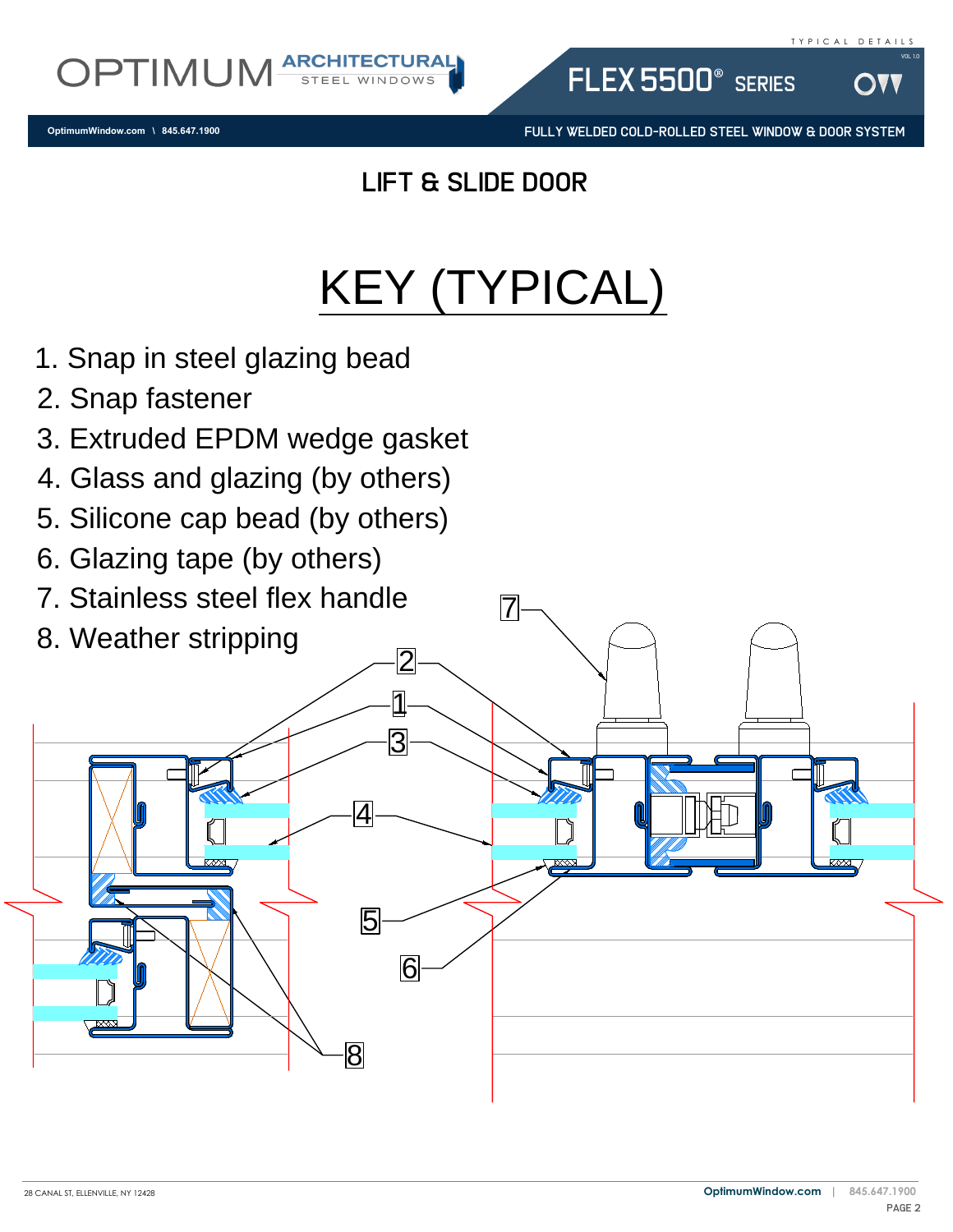

DVV



flex 5500® series

FULLY WELDED COLD-ROLLED STEEL WINDOW & DOOR SYSTEM

**OptimumWindow.com \ 845.647.1900**

lift & slide door

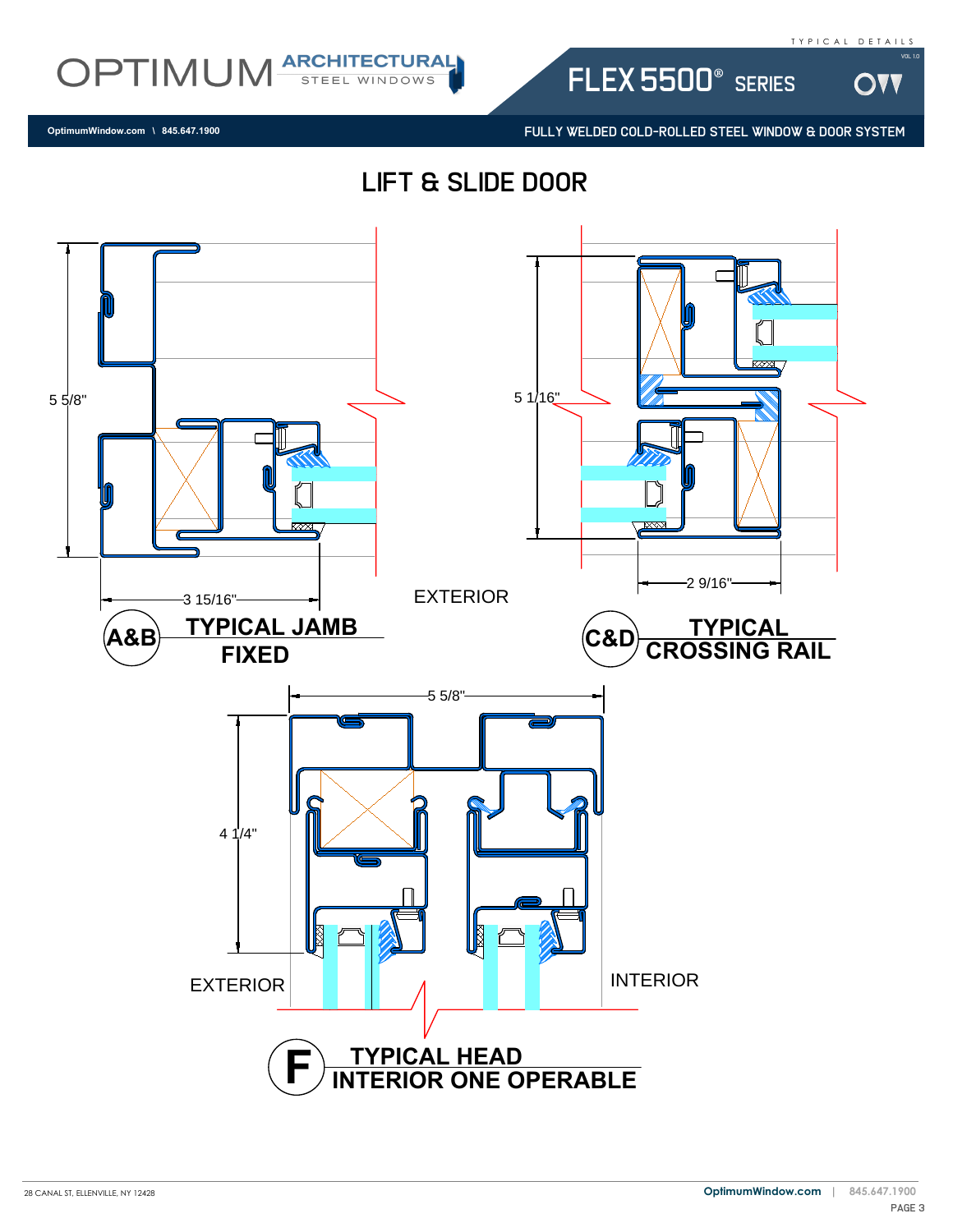

**DVV** 



**OptimumWindow.com \ 845.647.1900**

FULLY WELDED COLD-ROLLED STEEL WINDOW & DOOR SYSTEM

flex 5500® series

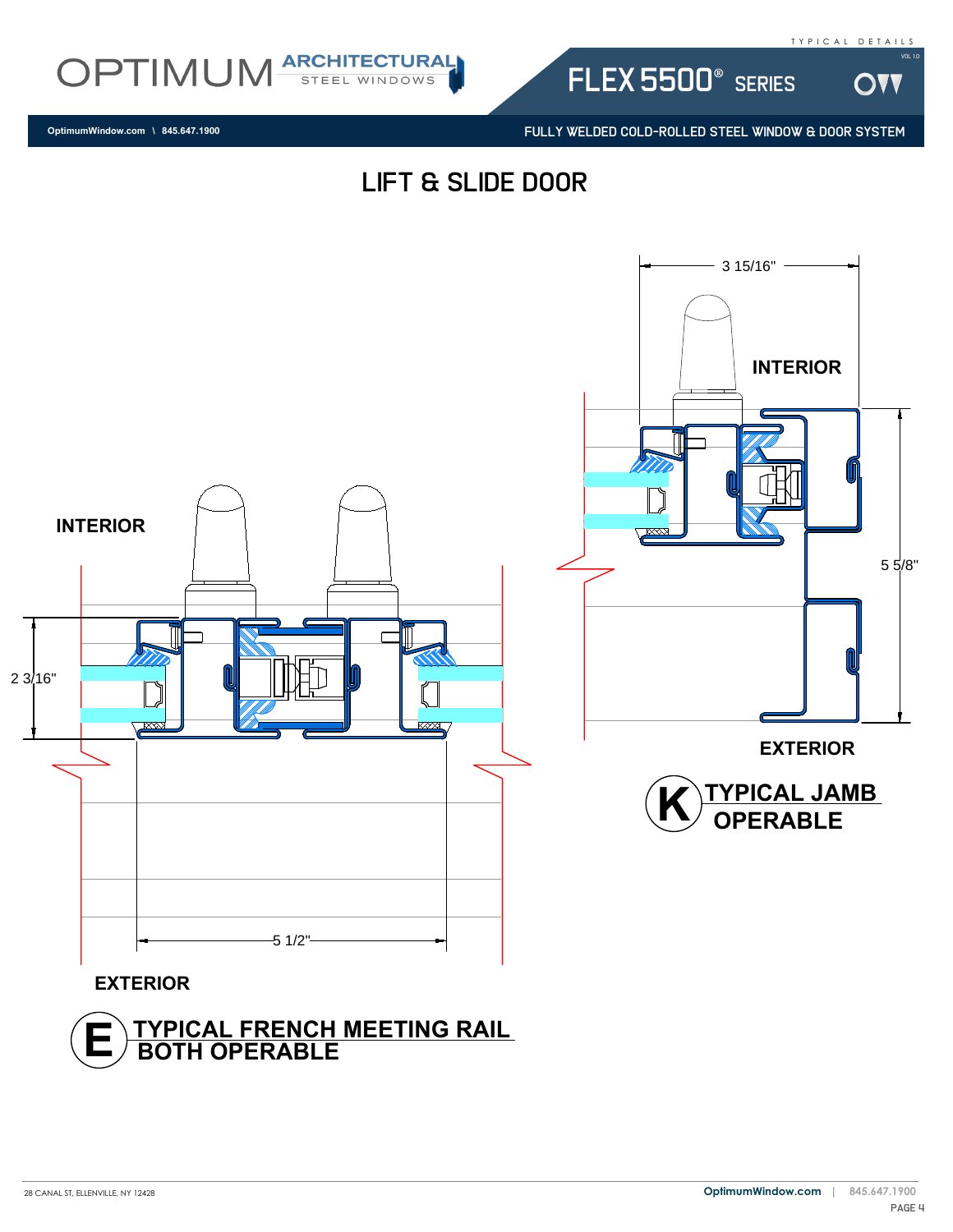

W

OPTIMUM ARCHITECTURAL

**OptimumWindow.com \ 845.647.1900**

FULLY WELDED COLD-ROLLED STEEL WINDOW & DOOR SYSTEM

flex 5500® series